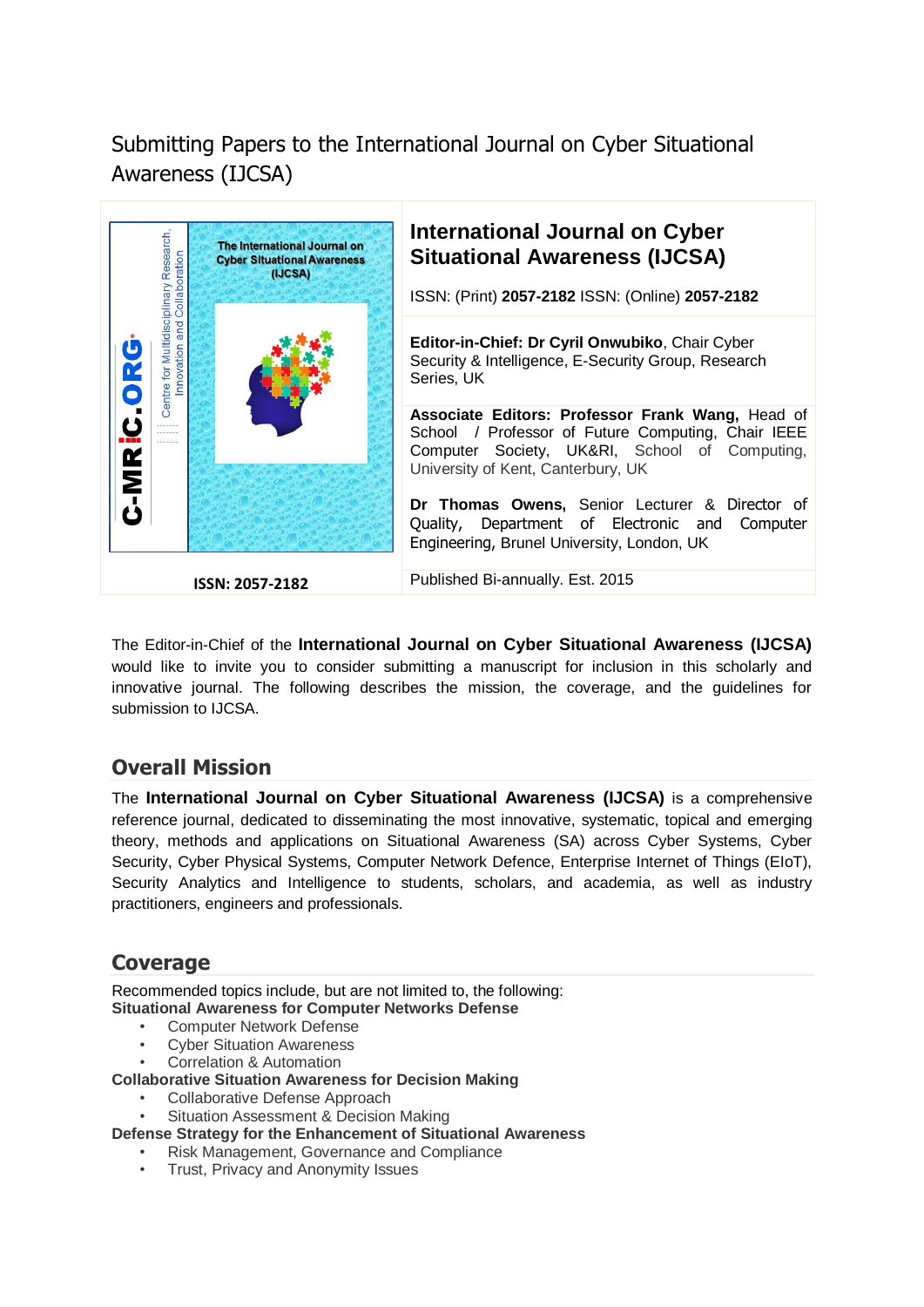- Digital Forensic Information Analysis
- Enterprise Information Security Policies, Standards and Procedures
- Risks posed by Wireless Networks, including through the use of Mobile Computing, BYOD, Wearable in CND environment

#### **Cyber Situational Awareness Tools & Techniques**

- **Fuzzy Logic**
- Rough Set
- Artificial Neural Networks
- Artificial Intelligence
- **Genetic Algorithm**
- Evidence Theory (DST)
- Bayesian Networks & Set Theory
- **Big Data Analytics**
- Game Theory
- **Graph Theory**

#### **Network Situational Awareness**

- Cyber Attack Scenarios
- Situation-Aware and Context-Aware Network Applications
- CERTs and CSIRTs
- Security Event and Information Management
- Application Security, Audits and Penetration Testing

### **Human Factor Cognitive**

- **Workload**
- **Perception**
- **Stress**
- Knowledge
- **Training and Expertise**
- Risk Assessment and Decision Making
- Forecasting and Prediction
- Operator SA & Team SA

#### **National and Critical Infrastructure Security Issues**

- **Information Security**
- **Cyber Security**
- Database Security
- Application Security
- Law Enforcement and Surveillance
- **Border Protection and Controls**
- Cyber Warfare and Counter Terrorism

#### **Situation Awareness in Military Operations**

- Military Doctrinal in Situation Awareness
- C4ISR (Command, Control, Communications, Computers, Intelligence, Surveillance and Reconnaissance)
- **Computer Network Operations**
- Computer Network Defense
- Mission Awareness, Command and Control

#### **Analysis of Large-Scale Internet Traffic**

- Attack Graphs
- Advanced Security Incident Analysis
- Sensor Correlation and Cross-Correlation
- Implementing Situational Awareness Systems
- Information Security Metrics and Measurements

#### **Web Traffic Characterisation**

- **Intrusion Detection Systems**
- Traffic Characterisation Techniques
- **Web Analytics**
- Security Incident Response

#### **Cyber Situational Awareness Frameworks**

- Proactive Defense Strategies
- Instance-Based Learning
- Adaptive Neural Logic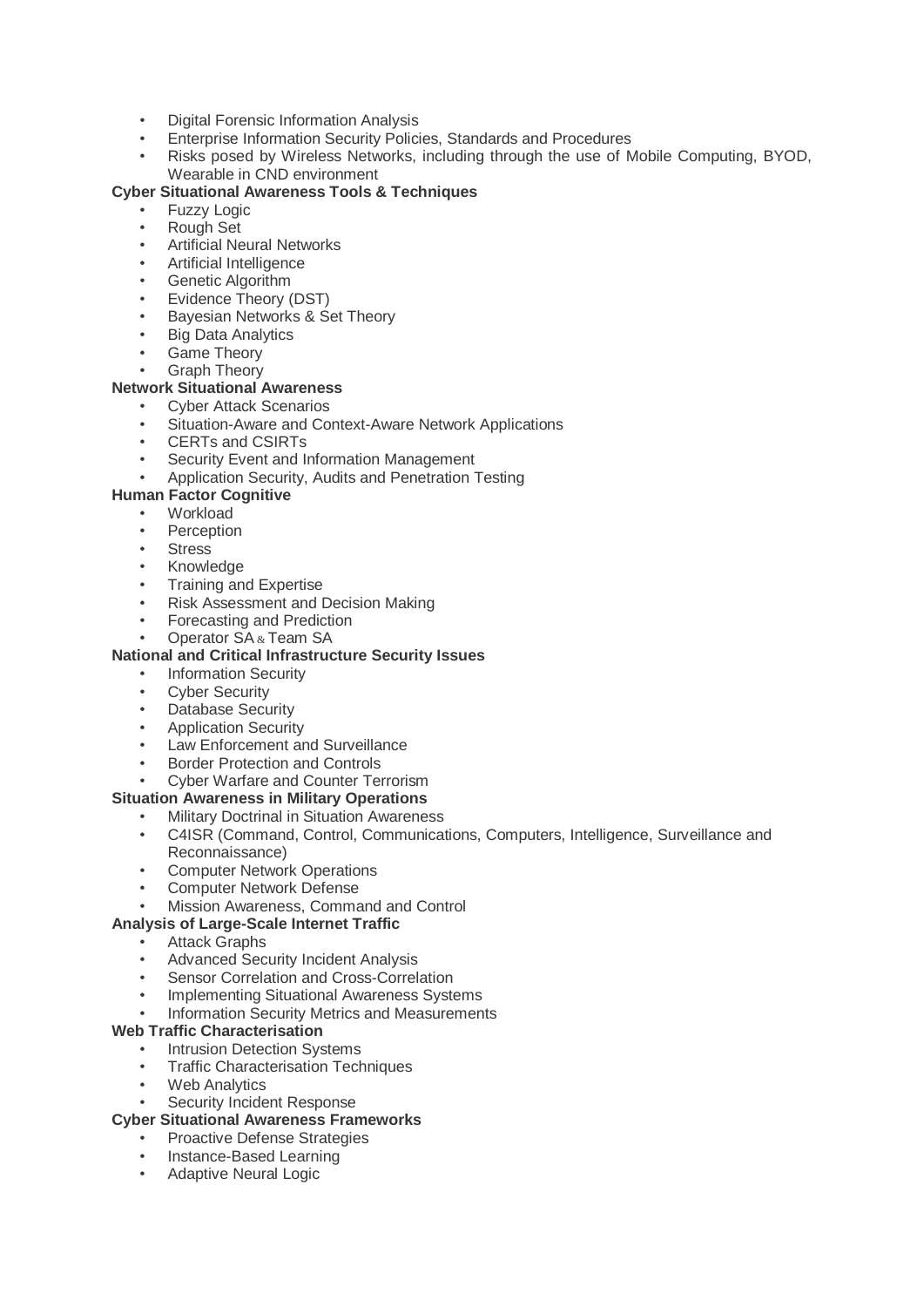- Human-Assisted Decision Control
- Human in the Loop
- Automated Self-Responder

#### **Fusion Centres**

- Tools for Metric Optimisation
- Visualisation and Digital Analytics
- Data Mining
- Filtration, Selection, and Risk-Based Prioritisation
- Metrics for Evaluation and Assessment

#### **Situational Awareness Applications**

- Situational Awareness in C4ISR
- Situational Awareness in Cyber Command and Control Centres
- Situational Awareness in Intrusion Defense
- Situational Awareness in Cyber Physical Systems (CPS)
- Situational Awareness for Internet of Things (IoTs), Enterprise Internet of Things (EIoTs)
- Open Source Applications

### **Designing Cyber Situational Awareness Solutions and Services**

- Functional Requirements for Situation-aware services
- Non-Functional Requirements for Situation-aware Services and solutions
- Interface Design
- **Interoperability**
- Dynamism
- **Complexity**
- **Performance**
- Automation
- Realtime Processing

#### **Usefulness of Multisensor Data Fusion**

- Information Data Fusion
- Sensor Fusion for Security Incident Analysis
- Security Incident Analysis
- Data Association & Correlation
- Security Information Visualisation
- **Data Analytics**
- Security Monitoring

#### **Situational Awareness Training**

- Research and development in Situational Awareness
- Simulation and Testbeds in Cyber Situation Awareness
- Experimentation & Instrumentation
- **Modelling**
- Knowledge-base
- **Theoretical Underpinnings in Situation Awareness**

## **Submission**

Prospective authors should note that only original and previously unpublished articles will be considered. Interested authors must consult the journal's guidelines for manuscript submissions, prior to submissions. Paper submission guidelines can be found on the [link.](http://www.c-mric.org/IJCSA%20Journal%20PaperTemplate.docx)

### **Paper Reviews**

All articles are subject to at least three blind-peer reviews by the Editorial Review Board of the journal, and domain experts may be invited to review an article. Final decision with regards to acceptance, revision or rejection of an article will be based on the collated and collective review feedbacks by the reviewers. All submissions must be submitted electronically via online submission.

We are now accepting papers for the IJCSA journal. Papers can be submitted online using the EasyChair portal. Click [here](https://easychair.org/conferences/?conf=ijcsa2015) to logon.